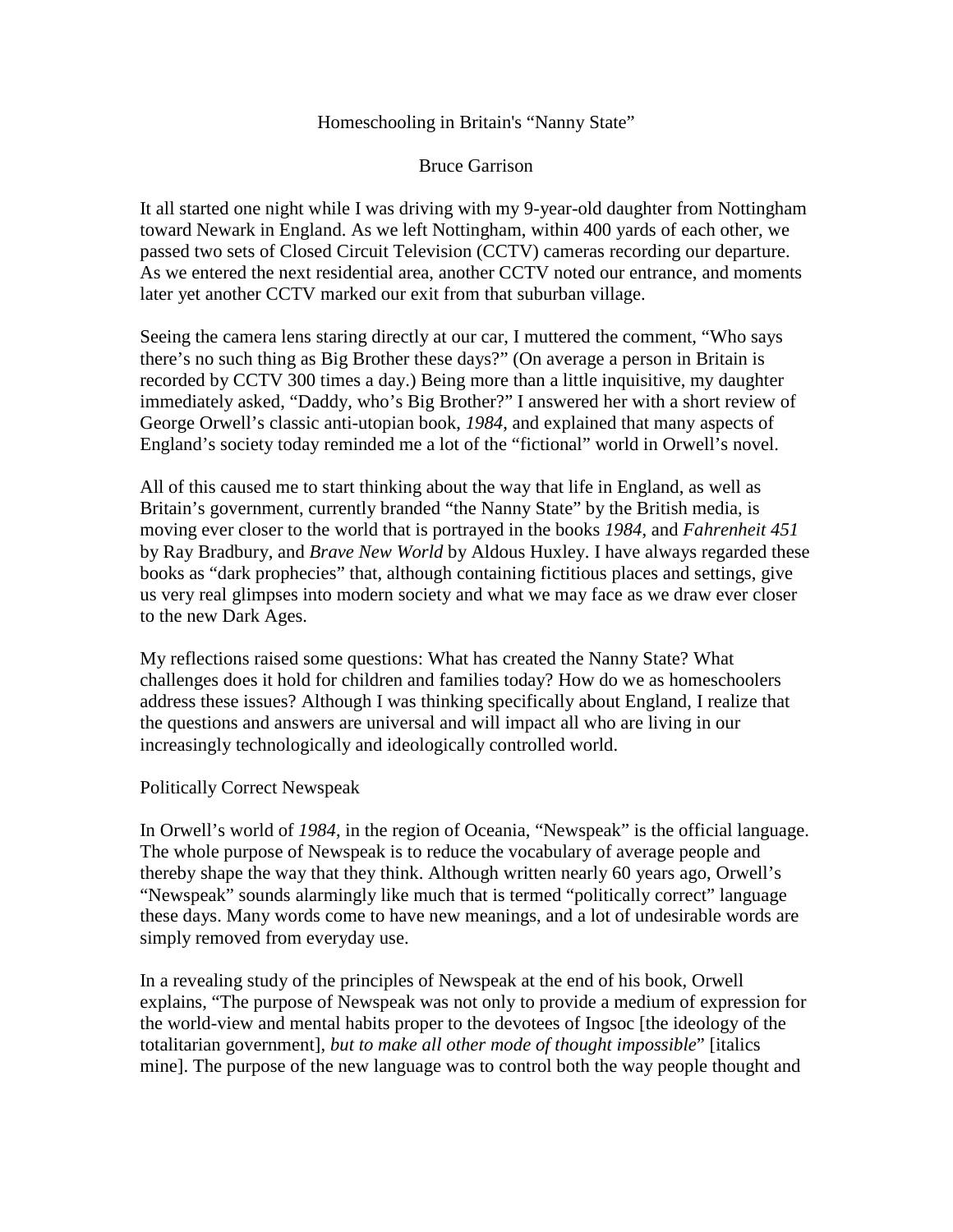what they thought! "Thoughtcrime" becomes impossible when there are no words in which to express it.

In our present "newspeak" situation, there are times when we are almost dumbfounded by the absurdity of the way people speak, which is a direct result of the way they now think. Almost daily we are confronted by some new legislation (England's latest is a threat by the government to force parents to take lessons on how to read and sing nursery rhymes to their children—hence the term "Nanny State"!), or some new terminology that renders normal language almost irrelevant. Recently I heard one speaker comment that soon we will no longer be able to say that people are "short" but we will have to describe them as "vertically challenged."

It is easy to see how Orwell's main character, Winston, could reflect that in such a world, "The heresy of heresies was common sense." As we get further from a world of absolute truth, where people are allowed and even encouraged to follow their every moral whim and fancy, simple common sense is made to look more and more nonsensical.

How is it possible for things to get into such a disturbing condition?

# Conditioning the Masses

Although he wrote *Fahrenheit 451* in 1953, Ray Bradbury had an almost uncanny sense of what was coming in our world of high-tech entertainment. In the opening pages, he describes the wife of his main character as one who seems to have lost all sense of contact with the "real world." How has this happened?

"And in her ears the little Seashells, the thimble radios tamped tight, and an electronic ocean of sound, of music and talk and music and talk coming in, coming on the shore of her unsleeping mind." This scene, created over 50 years ago, could describe thousands of young people today whose minds are gently, or not so gently, lulled into a state of unquestioning passivity by the constant drone of downloaded tunes.

Along with the "electronic ocean of sound," the wife had a three-walled interactive television that enabled her to "have company" in the house all the time. To her the unreal, unfeeling, uncaring animated objects had become her "family." But from her enlightened husband's perspective, they were "the uncles, aunts, the cousins, the nieces, the nephews, that lived in those walls, the gibbering pack of tree-apes that said nothing, nothing, nothing and said it loud, loud, loud."

With such a steady stream of input, people never take time to develop their own thoughts and opinions and perspectives. They simply believe what they are told and happily march along through life—as long as their material needs and wants are provided for, and as long as there is some new reality TV program to mesmerize them for the next twelve weeks.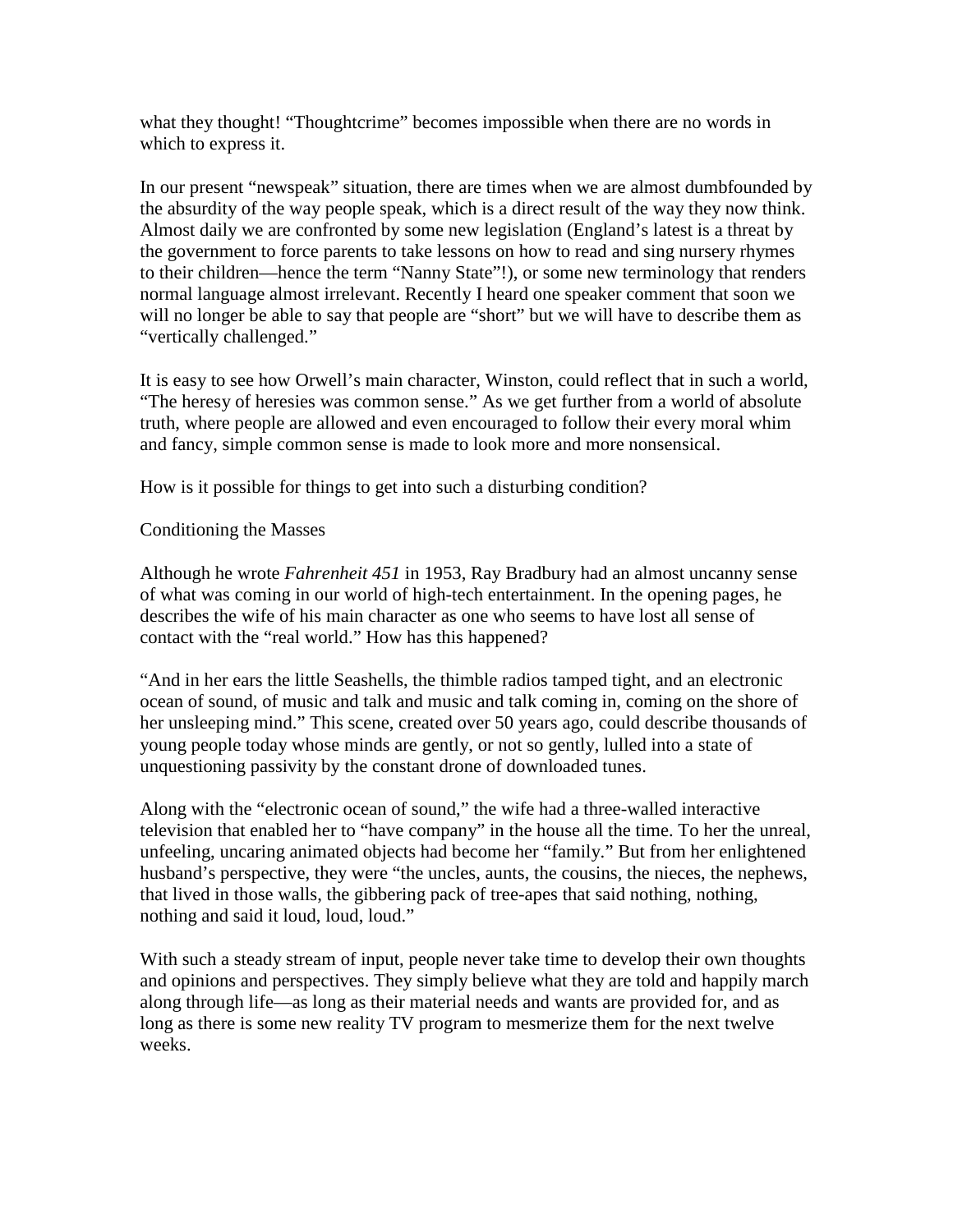If you think that I'm exaggerating the problem, it is said that more people voted for last year's UK "Pop Idol" than voted in Scotland's national elections. The majority of people in Western society are becoming easily controlled as they become more and more receptive to whatever sensory input comes their way. And as Bradbury so poignantly observes, "The most dangerous enemy of truth and freedom—the solid unmoving cattle of the majority."

#### Disconnecting Truth from Its Historical Foundation

In his futuristic yet frighteningly prophetic work, *Brave New World*, Aldous Huxley demonstrates that once truth is cut loose from its historical foundation, the only thing to believe is what one is told at any given moment. In fact, the Controller Mustapha Mond cites one of the government's fundamental precepts: "'History is bunk. History,' he repeated slowly, 'is bunk.'"

Huxley continues the narrative: "He waved his hand; and it was as though, with an invisible feather whisk, he had brushed away a little dust, and the dust was Harappa, was Ur of the Chaldees; some spiderwebs, and they were Thebes and Babylon and Cnossos and Mycenae. Whisk, whisk—and where was Odysseus, where was Job, where were Jupiter and Gotama and Jesus? Whisk—and those specks of antique dirt called Athens and Rome, Jerusalem and the Middle Kingdom—all were gone. Whisk—the place where Italy had been was empty. Whisk, the cathedrals; whisk, whisk, King Lear and the Thoughts of Pascal. Whisk, Passion; whisk, Requiem; whisk, Symphony; whisk …" This could be a commentary on modern philosophies of education as we discard historical foundations and classical roots as mere intellectual ballast.

Our 24/7 information-gorged society lives on the seeming reality of up-to-the-minute news, but most of us are losing all connection with the past, whether it be church history, governmental policy, or otherwise. When this begins to happen, the thoughts and opinions of men are too easily open to manipulation and control. Orwell also uncovers this serious threat when he observes, "Who controls the past controls the future; who controls the present controls the past."

Such a subjective view of truth introduces a complete shift in what constitutes our foundation for living. It also means that there is a categorical change in what is considered to be our highest good. Again, Huxley describes the progression of just such a shift through his primary spokesman, Mustapha Mond:

"Knowledge was the highest good, truth the supreme value; all the rest was secondary and subordinate. … [The government] did a great deal to shift the emphasis from truth and beauty to comfort and happiness. … People were ready to have even their appetites controlled then. Anything for a quiet life. We've gone on controlling ever since. It hasn't been very good for truth, of course. But it's been very good for happiness."

A Considered Response